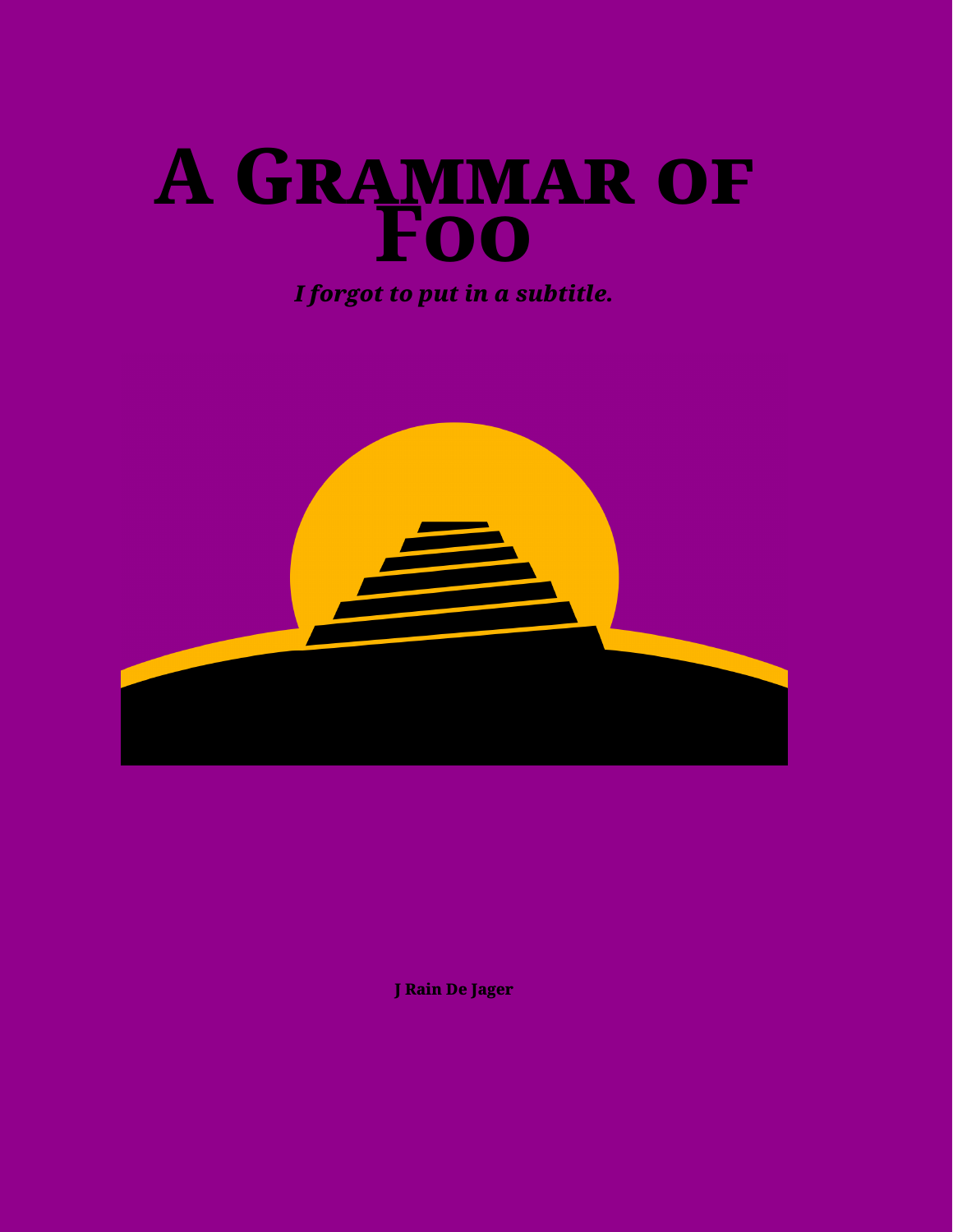**Foo**

0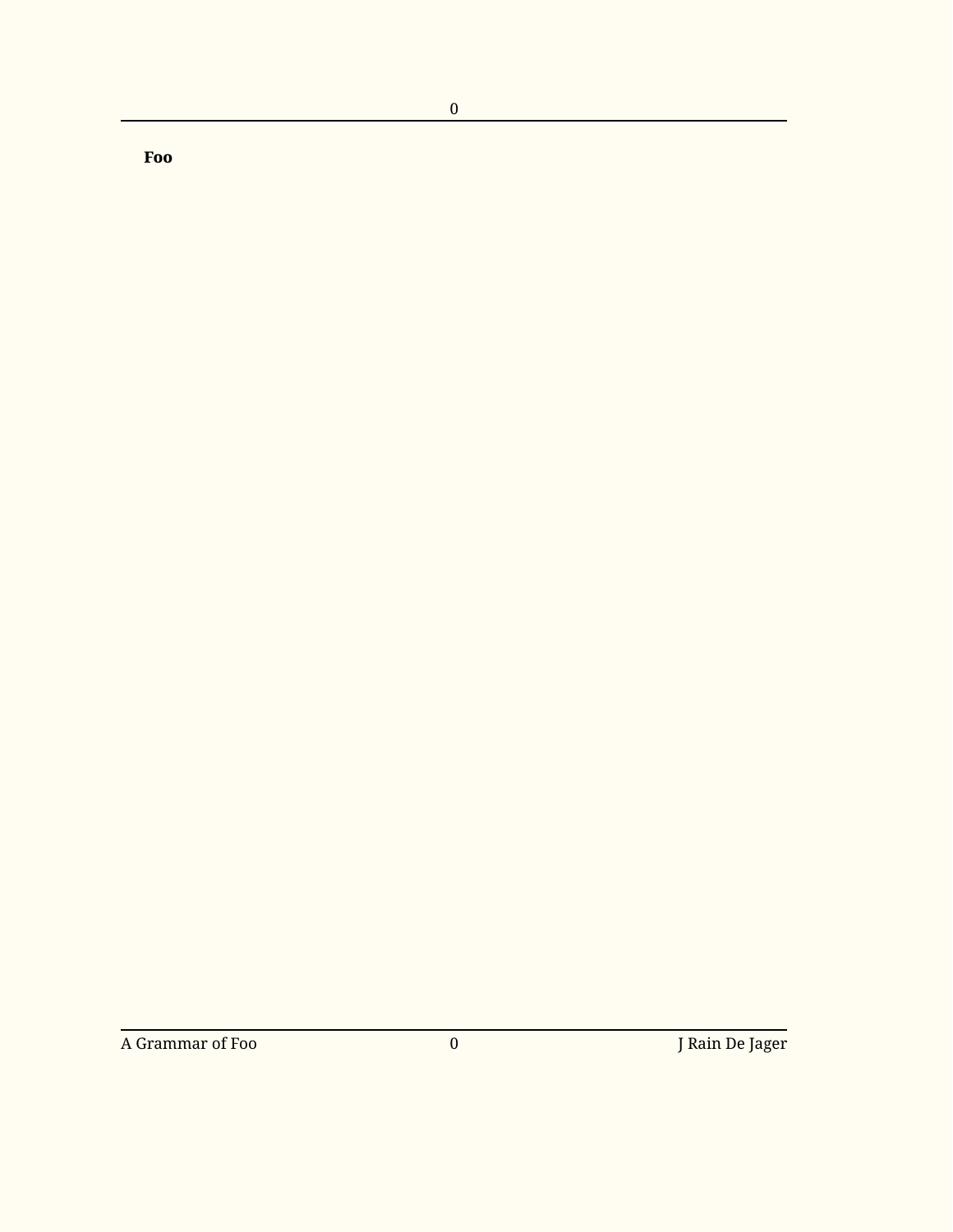## **Contents**

|             | 1 Introduction                                      | 1  |  |  |  |  |
|-------------|-----------------------------------------------------|----|--|--|--|--|
| $2^{\circ}$ | Phonology                                           | 3  |  |  |  |  |
|             |                                                     | 3  |  |  |  |  |
|             | $2.2^{\circ}$                                       | 3  |  |  |  |  |
|             | 2.3                                                 | 3  |  |  |  |  |
|             |                                                     | 3  |  |  |  |  |
| 3           | Morphology<br>5                                     |    |  |  |  |  |
|             |                                                     | 5  |  |  |  |  |
|             |                                                     | 5  |  |  |  |  |
|             | 3.2                                                 | 6  |  |  |  |  |
|             |                                                     | 6  |  |  |  |  |
|             | <b>4 Derivational Morphology</b>                    | 7  |  |  |  |  |
|             | 5 Syntax                                            | 9  |  |  |  |  |
|             |                                                     | 9  |  |  |  |  |
|             |                                                     | 9  |  |  |  |  |
|             | <b>6 Semantics &amp; Pragmatics</b>                 | 11 |  |  |  |  |
|             | 7 Writing System                                    | 13 |  |  |  |  |
|             |                                                     | 13 |  |  |  |  |
|             | 7.1.1 Instrument and Medium                         | 13 |  |  |  |  |
|             | 8 Examples                                          | 15 |  |  |  |  |
|             | A Grammar of Foo<br>J Rain De Jager<br>$\mathbf{1}$ |    |  |  |  |  |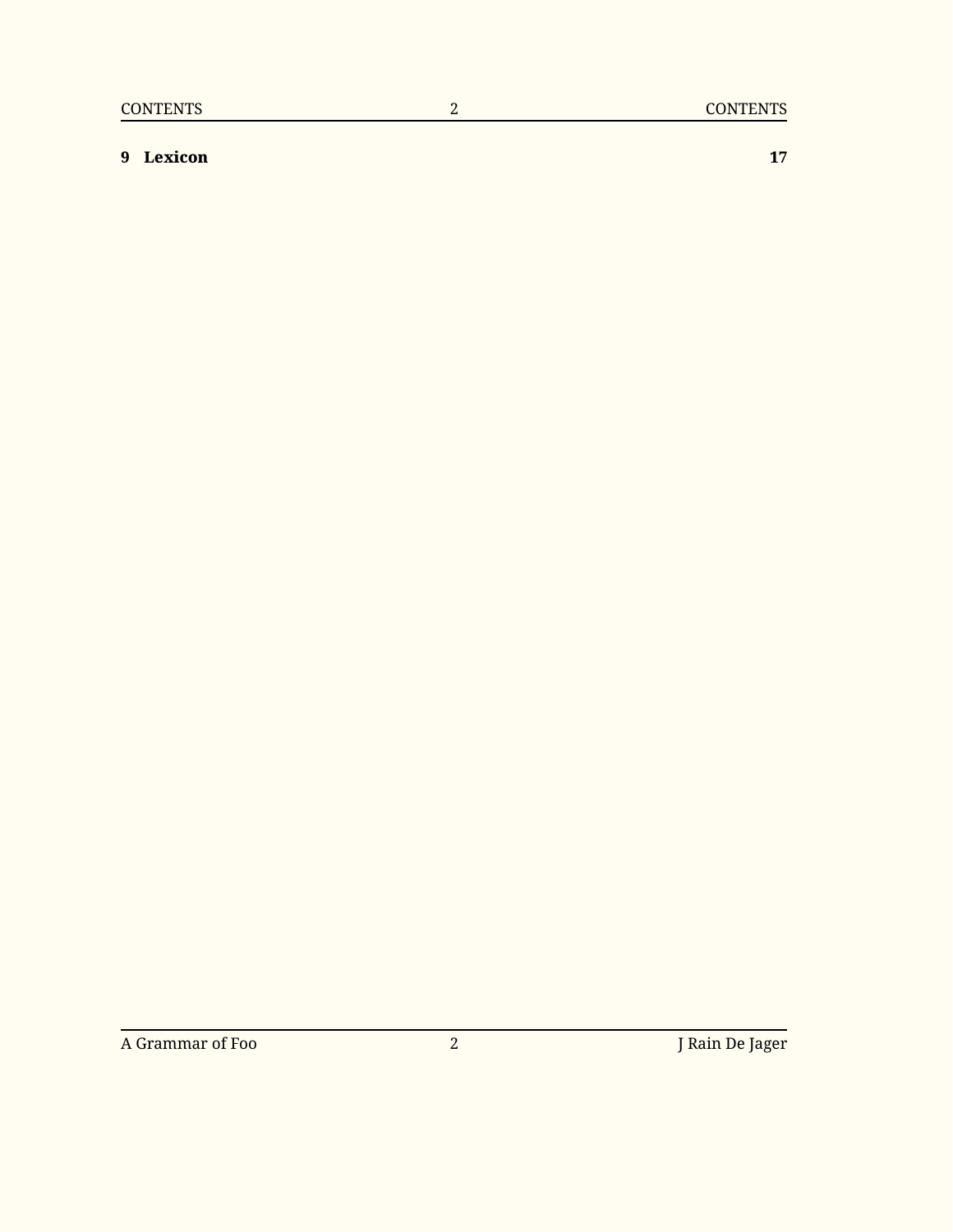# **Chapter 1 Introduction**

Introduction, history, etc.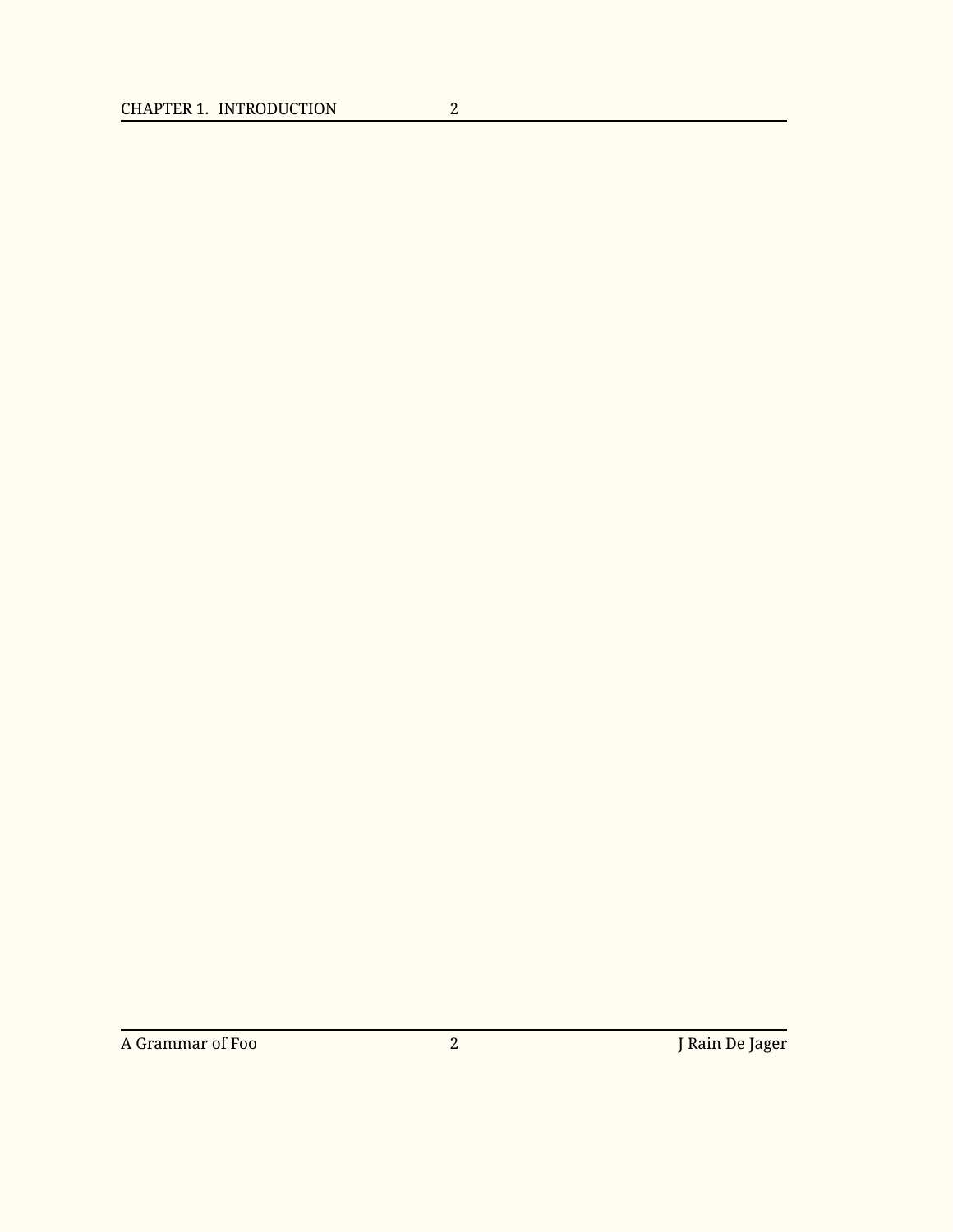### **Chapter 2**

## **Section 2.1: Consonants**

**Phonology**

|           |    | labial   alveolar   velar   glottal |  |
|-----------|----|-------------------------------------|--|
| Nasal     | m  | n                                   |  |
| Plosive   |    |                                     |  |
| Fricative | fv |                                     |  |
| Lateral   |    |                                     |  |
| Rhotic    |    |                                     |  |

## **Section 2.2: Vowels**

| Monophthongs | Front   Back |                |
|--------------|--------------|----------------|
| Close        | i i:         | u u:           |
| Mid          | e e:         | 0 <sub>0</sub> |
| Open         | a a:         |                |

## **Section 2.3: Stress**

Stress generally falls on the penultimate mora.

## **Section 2.4: Phonotactics**

(C)Vn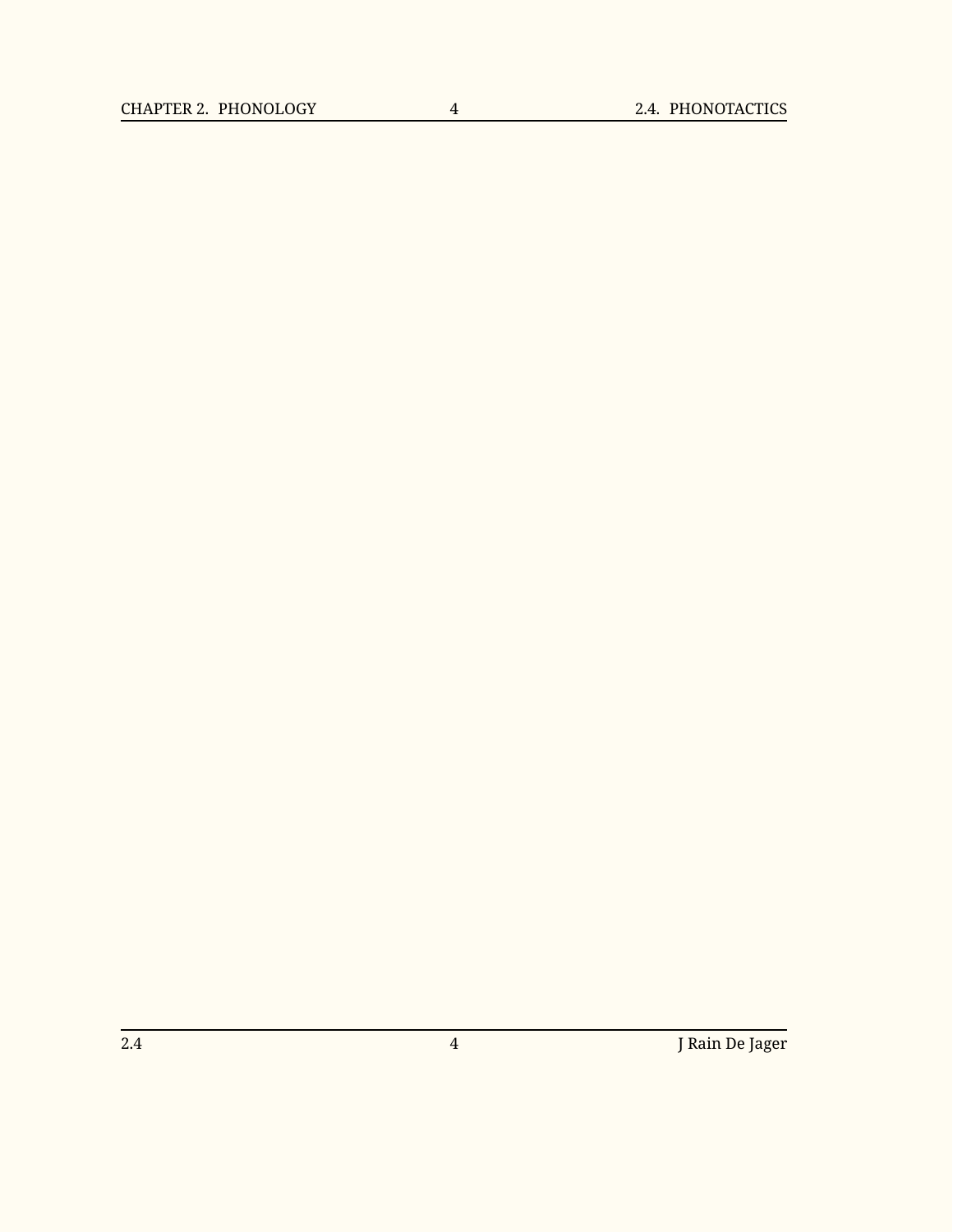#### **Chapter 3 Morphology**

### **Section 3.1: Lorem Ipsum**

Lorem ipsum dolor sit amet, consectetur adipiscing elit. Phasellus consequat ipsum vel risus vehicula, eget tempor erat ullamcorper. Integer tincidunt ipsum at ante varius euismod. Nullam vitae enim quis odio rutrum maximus et at libero. Donec iaculis elit eu volutpat eleifend. Donec pharetra, lectus eget vulputate tempor, ipsum turpis semper erat, nec maximus elit ligula sit amet ipsum. Maecenas non iaculis quam, ut tincidunt nibh. Nam magna nisi, auctor laoreet maximus a, congue ac elit. Integer purus nisi, varius in odio vitae, tempor imperdiet neque. Nunc id turpis rutrum, tincidunt enim lobortis, tincidunt enim. Phasellus sodales, sem at auctor vehicula, libero sem molestie nibh, sed pulvinar nisi est vel ex. Praesent eu eros at est elementum pretium sed sed dolor. Class aptent taciti sociosqu ad litora torquent per conubia nostra, per inceptos himenaeos. Quisque lacinia neque metus, ac finibus est commodo eget. Morbi volutpat, est vel malesuada tempor, arcu eros vehicula neque, eget auctor urna metus et metus.

#### **3.1.1 Nam Enim**

Nam enim mi, bibendum eget pulvinar vel, efficitur vitae dolor. Curabitur sodales imperdiet tortor non facilisis. Phasellus lectus erat, aliquet id ipsum ut, euismod maximus lacus. Ut faucibus lectus quis ex accumsan lacinia. Proin ut purus eu urna commodo commodo eu vel tortor. Aenean non pellentesque diam. Phasellus blandit nisi ac varius eleifend. Pellentesque condimentum dapibus mollis. Vestibulum rutrum posuere turpis volutpat rutrum. Sed id accumsan lectus. Sed mollis leo id luctus rutrum. Ut tincidunt, purus sed lobortis vestibulum, felis ligula euismod orci, sodales sodales risus dolor ac sem. Phasellus eu risus nec nunc viverra ultrices eget tincidunt magna. Duis finibus aliquam molestie. Suspendisse ac dui consequat est dictum sagittis.

J Rain De Jager 3.1.1.0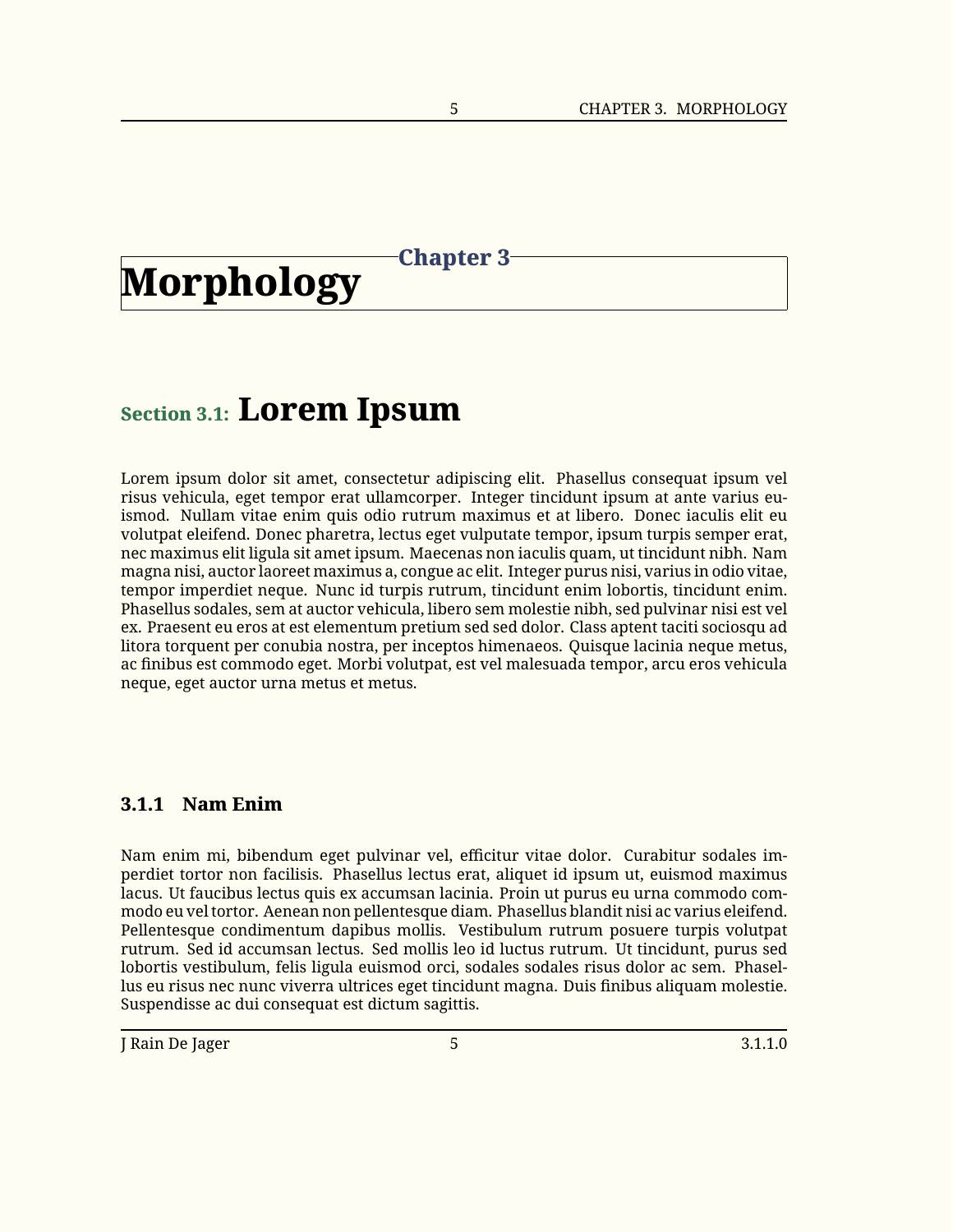#### **Aenean**

Aenean ultrices odio ut purus eleifend, non aliquam enim scelerisque. Sed cursus tellus eu tortor consequat, a varius velit varius. Sed id nulla aliquam, cursus lectus vel, iaculis velit. Nulla ultrices tristique metus tincidunt faucibus. Nullam mattis eros porttitor arcu pellentesque bibendum. Sed vestibulum laoreet lorem, maximus hendrerit libero faucibus a. Integer faucibus mattis ante at suscipit.

### **Section 3.2: Aliquam**

Aliquam erat volutpat. Quisque dignissim neque sit amet mauris iaculis imperdiet. Fusce tincidunt porta augue, eget malesuada magna ultrices non. Nam efficitur egestas lorem sed congue. Etiam in sapien urna. Quisque gravida porta lectus, ac laoreet ex lobortis nec. Donec rhoncus ante et erat dictum euismod. Morbi non felis vel neque malesuada finibus sit amet iaculis risus. Aliquam in turpis dapibus, rutrum orci sed, auctor felis.

#### **3.2.1 Proin Vitae**

Proin vitae ultrices arcu. Praesent auctor volutpat orci ac elementum. Donec at condimentum purus. Interdum et malesuada fames ac ante ipsum primis in faucibus. Quisque scelerisque vestibulum dolor eu ultrices. Nulla quis nisl aliquam, vehicula eros vel, pharetra lectus. Suspendisse lobortis nunc a augue sagittis, vel luctus lectus luctus. Nulla tempor nulla nec mauris dapibus, ut varius magna hendrerit. Phasellus varius orci vel neque finibus posuere. Aliquam turpis arcu, rhoncus eget neque id, eleifend dictum nisi. Duis massa elit, mollis a velit in, faucibus faucibus lorem. Sed euismod rhoncus hendrerit. Cras posuere mi sit amet elit consequat, a volutpat dolor pulvinar. Integer maximus quam ornare consectetur fringilla. Pellentesque aliquam nisl sed risus viverra, et luctus lorem vestibulum. Nulla commodo mi a metus efficitur ultrices.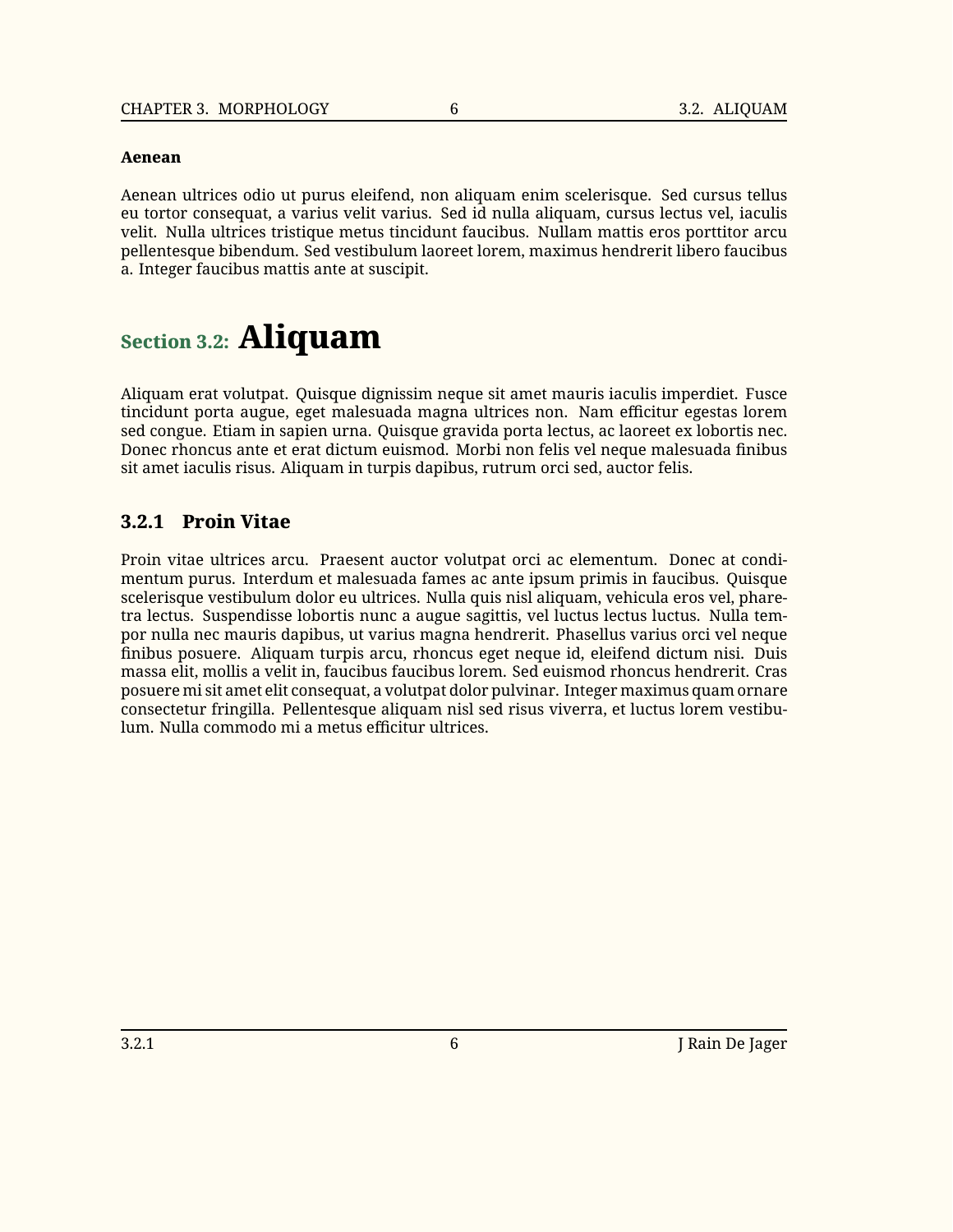7CHAPTER 4. DERIVATIONAL MORPHOLOGY

## **Chapter 4 Derivational Morphology**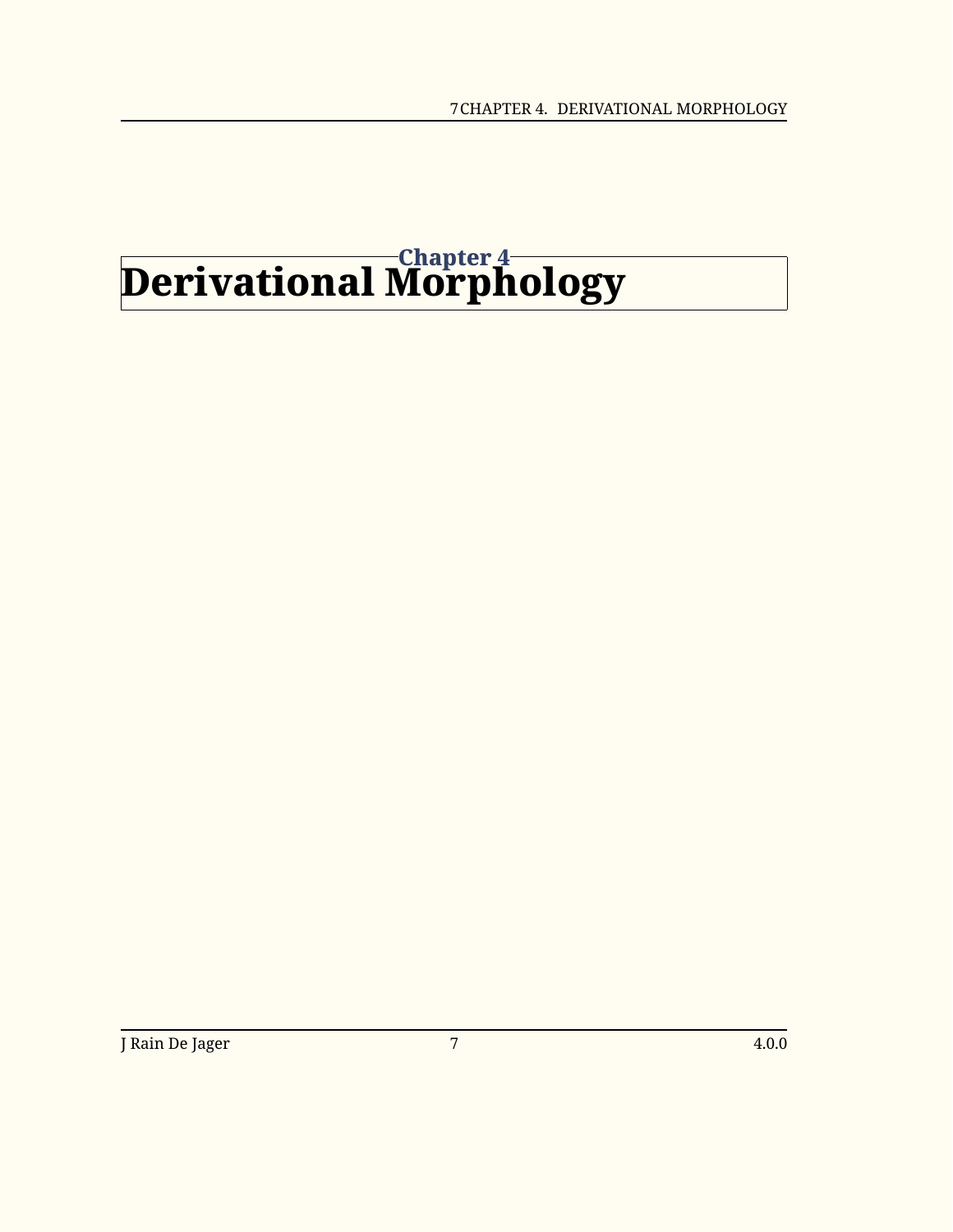#### CHAPTER 4. DERIVATIONAL MORPHOLOGY8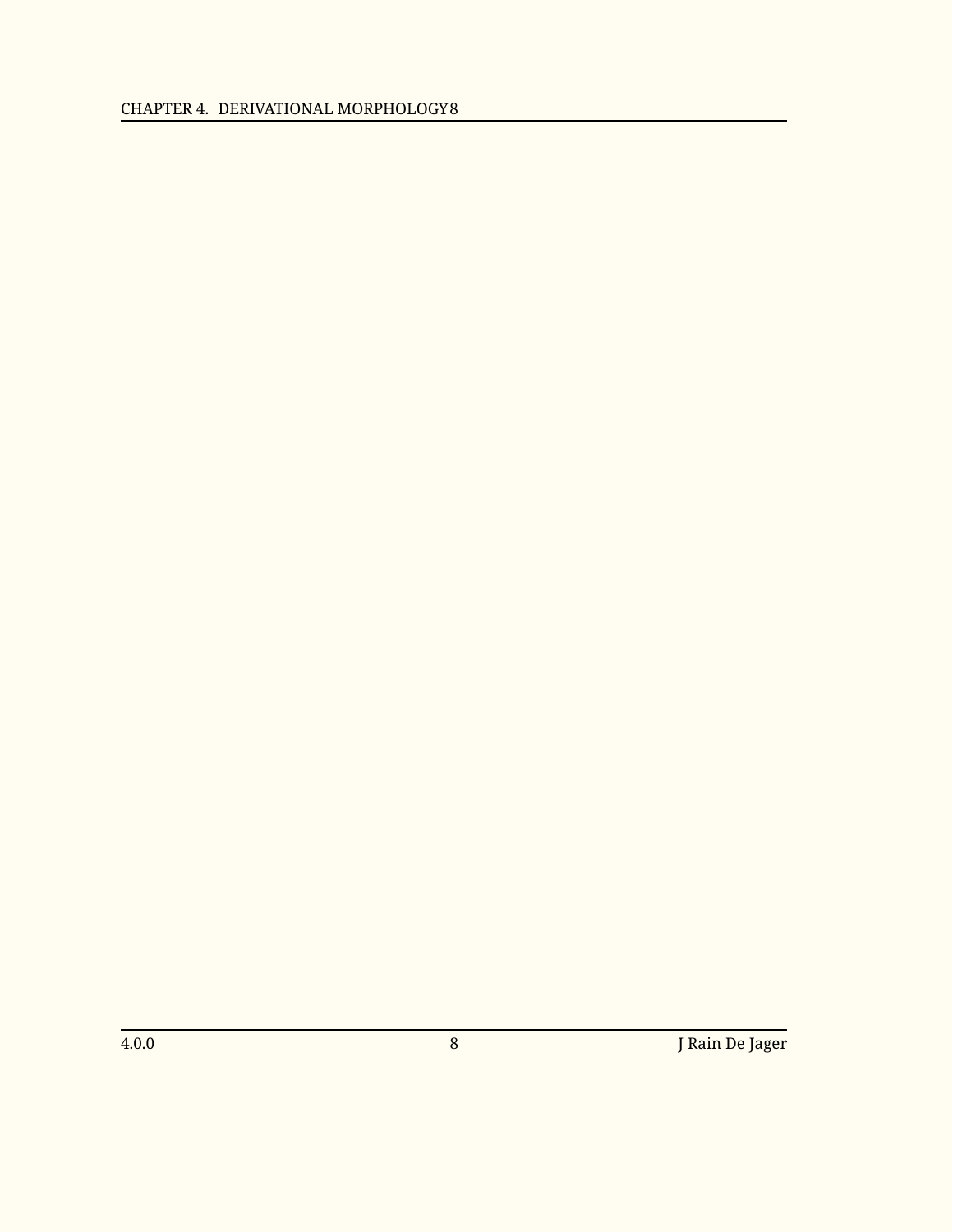

## **Section 5.1: Sentence Order**

## **Section 5.2: Noun Phrase Order**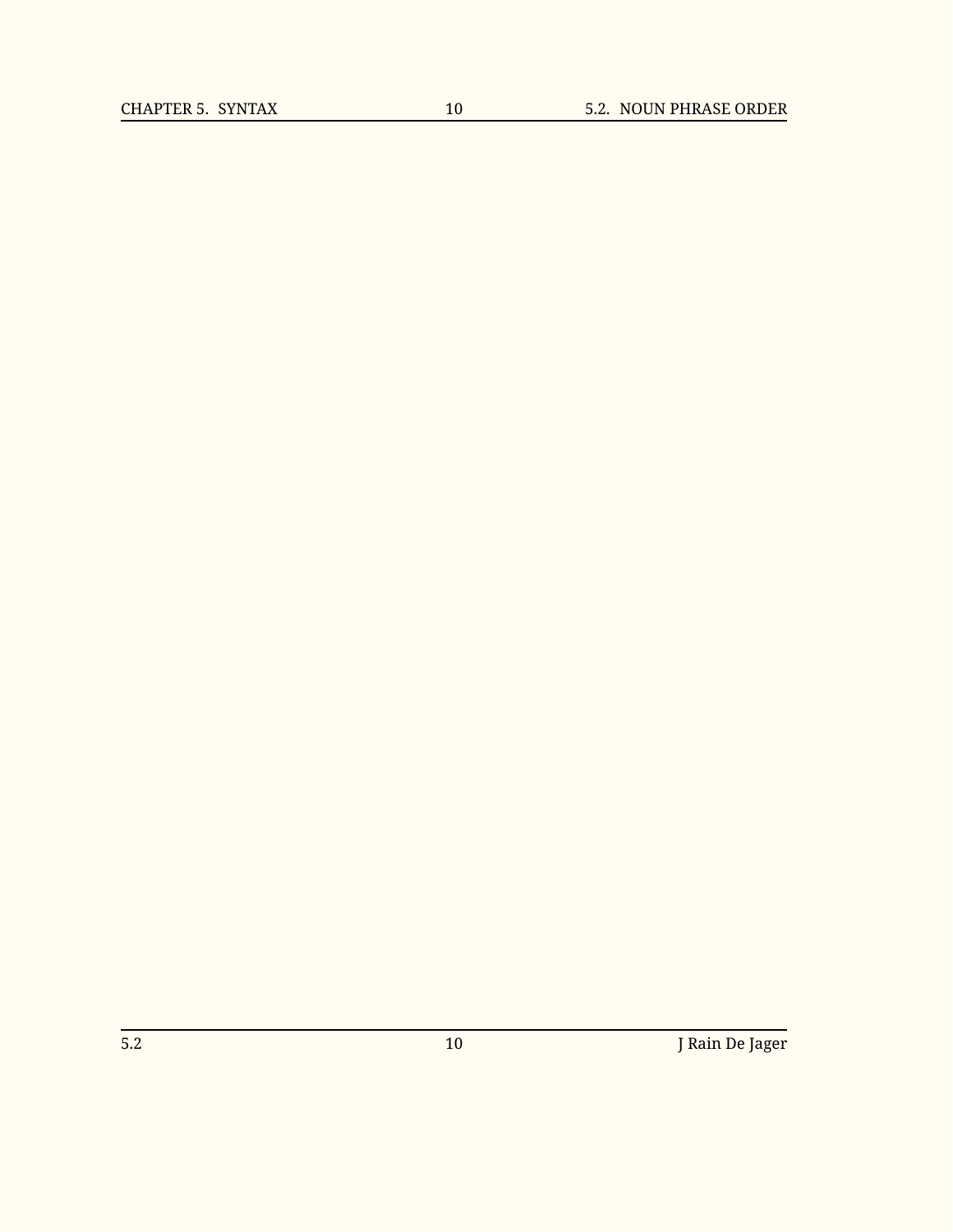## **Chapter 6 Semantics & Pragmatics**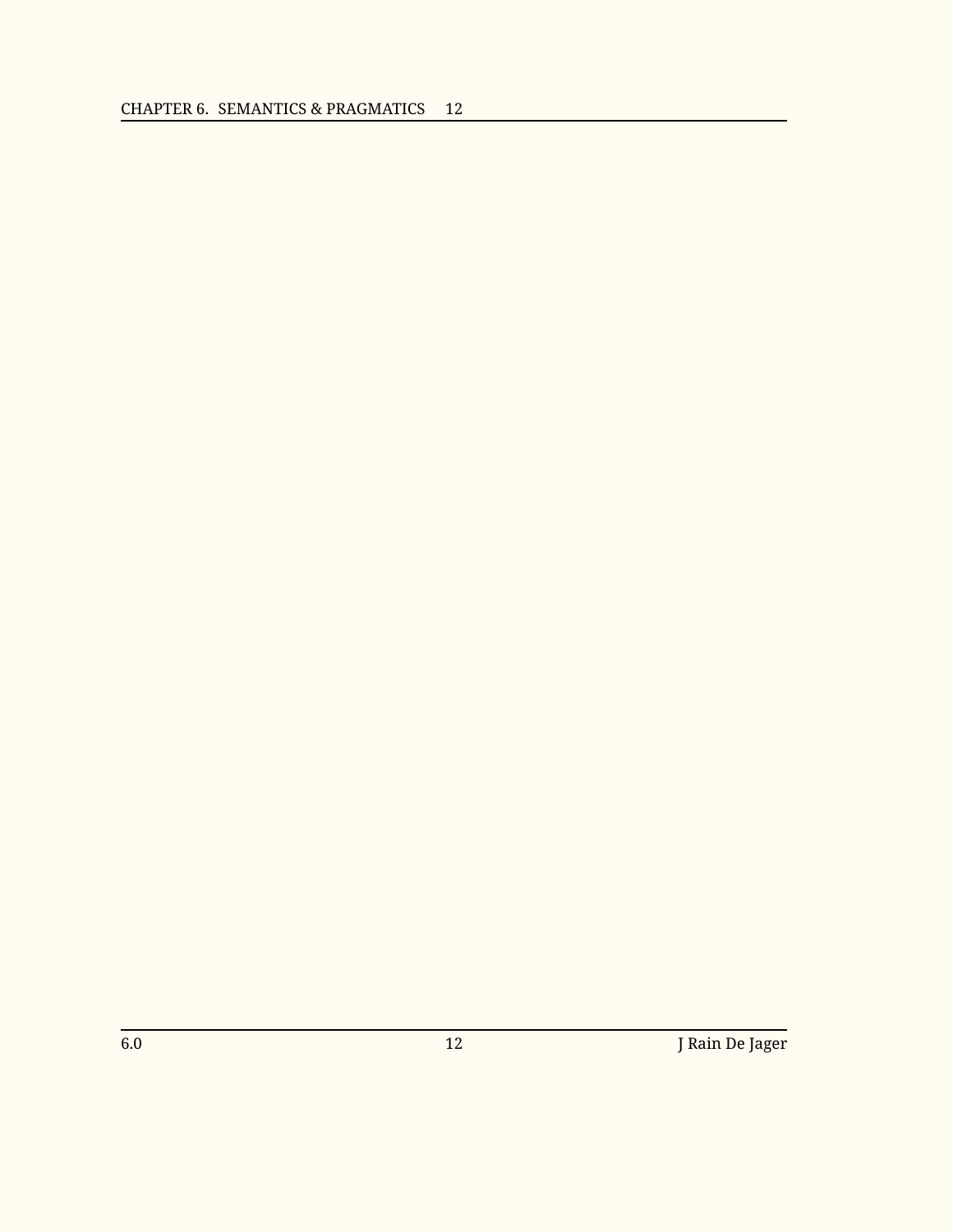# **Chapter 7 Writing System**

**Section 7.1: History**

**7.1.1 Instrument and Medium**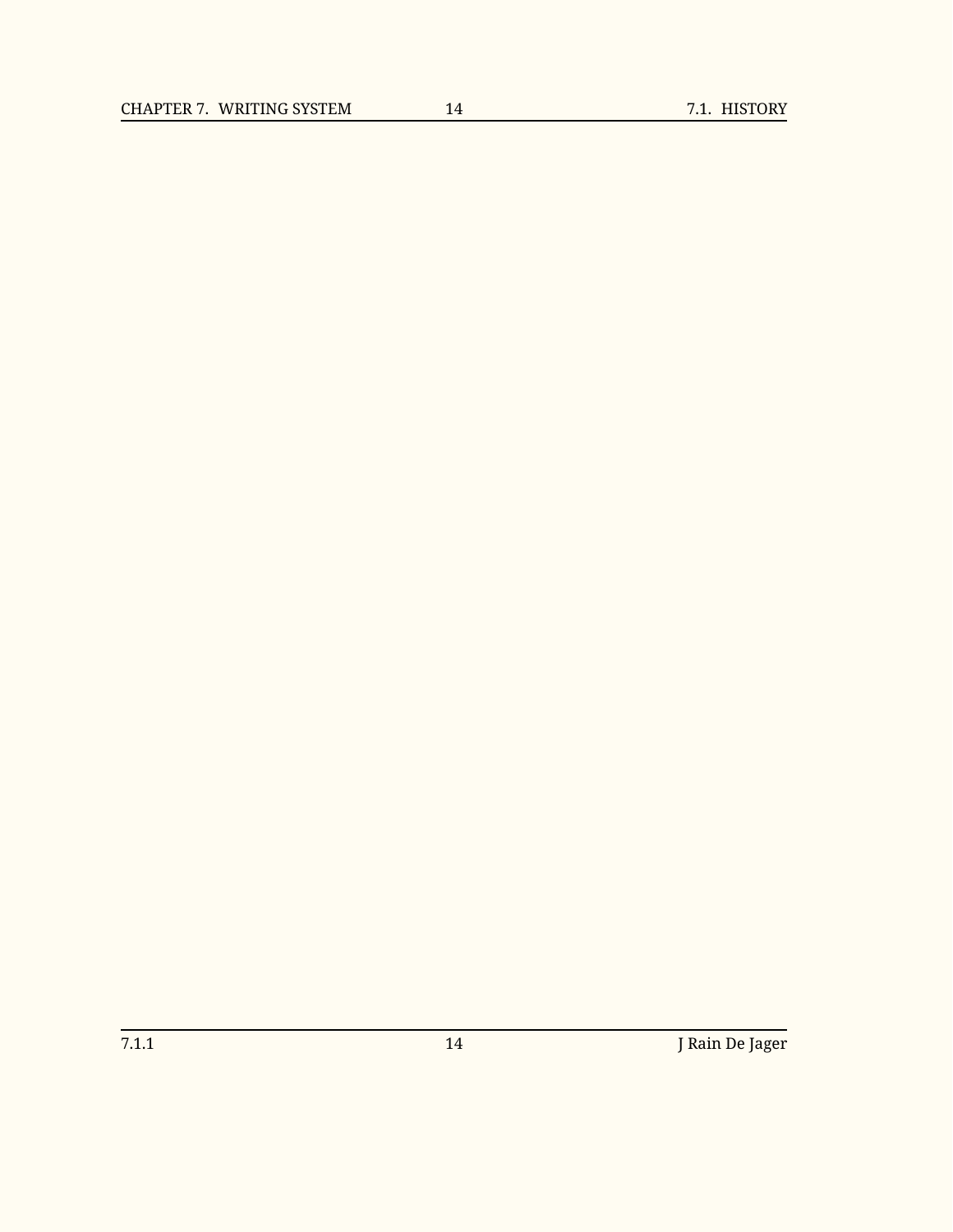## **Chapter 8 Examples**